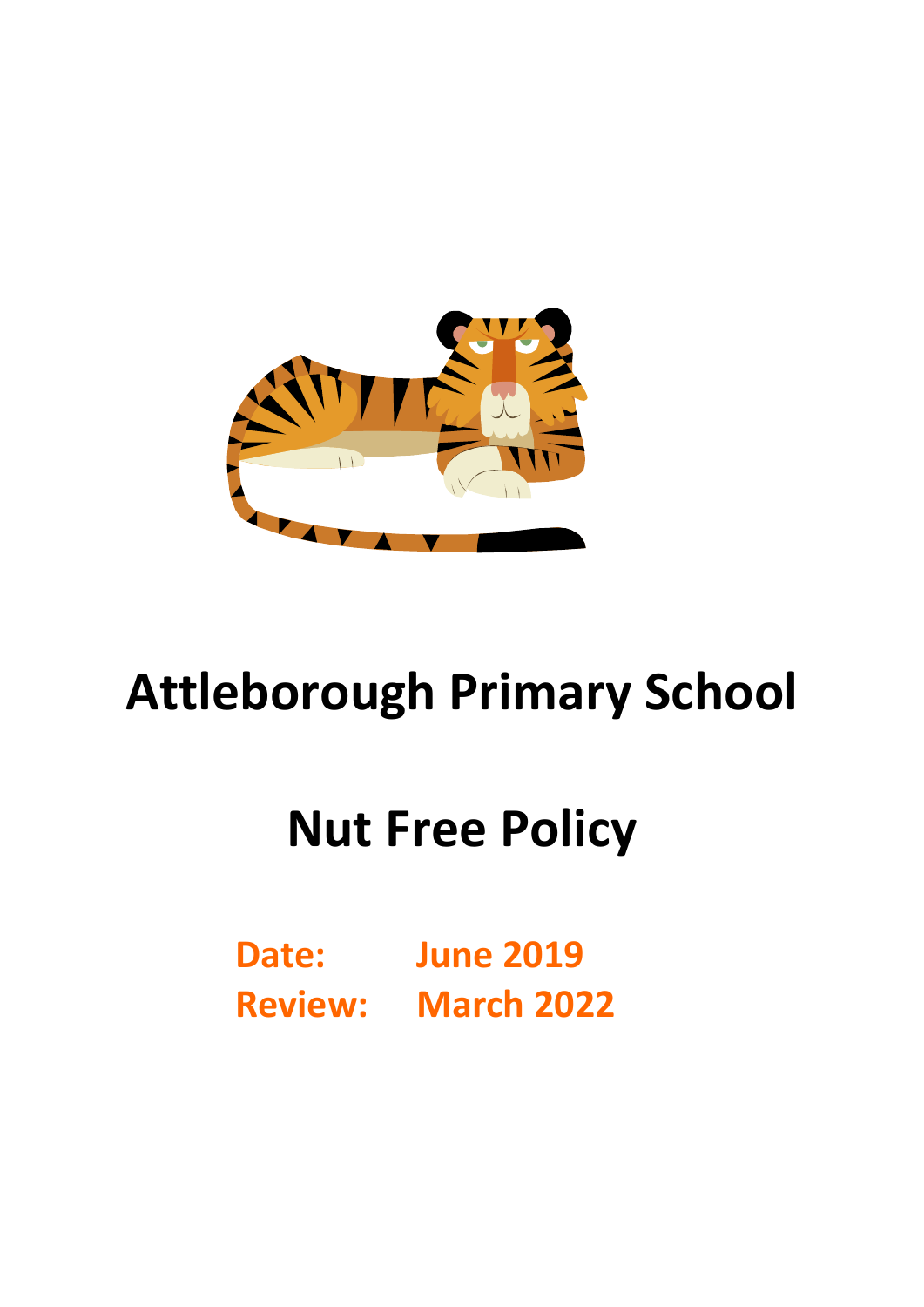Although we recognise that this cannot be guaranteed, Attleborough Primary School aims to be a Nut-Free school. This policy serves to set out all measures to reduce the risk to those children and adults who may suffer an anaphylactic reaction if exposed to nuts to which they are sensitive. The school aims to protect children who have allergies to nuts yet also help them, as they grow up, to take responsibility as to what foods they can eat and to be aware of where they may be put at risk. We do not allow nuts or nut products in school lunch boxes.

Our "Nut-Free Policy" means that the following items should not be brought into school:

- Packs of nuts
- Peanut butter sandwiches
- Fruit and cereal bars that contain nuts
- Chocolate bars or sweets that contain nuts
- **Sesame seed rolls (children allergic to nuts may also have a severe reaction to sesame)**
- Cakes made with nuts

We have a policy to not use nuts in any of our food prepared on site at our school. Our suppliers provide us with nut-free products. However, we cannot guarantee freedom from nut traces. We cannot give out any sweets brought in from home to be given out as birthday treats.

## **Definition**

Anaphylaxis (also known as anaphylactic shock) is an allergic condition that can be severe and potentially fatal.

Anaphylaxis is your body's immune system reacting badly to a substance (an allergen), such as food, which it wrongly perceives as a threat. The whole body can be affected, usually within minutes of contact with an allergen, although sometimes the reaction can happen hours later.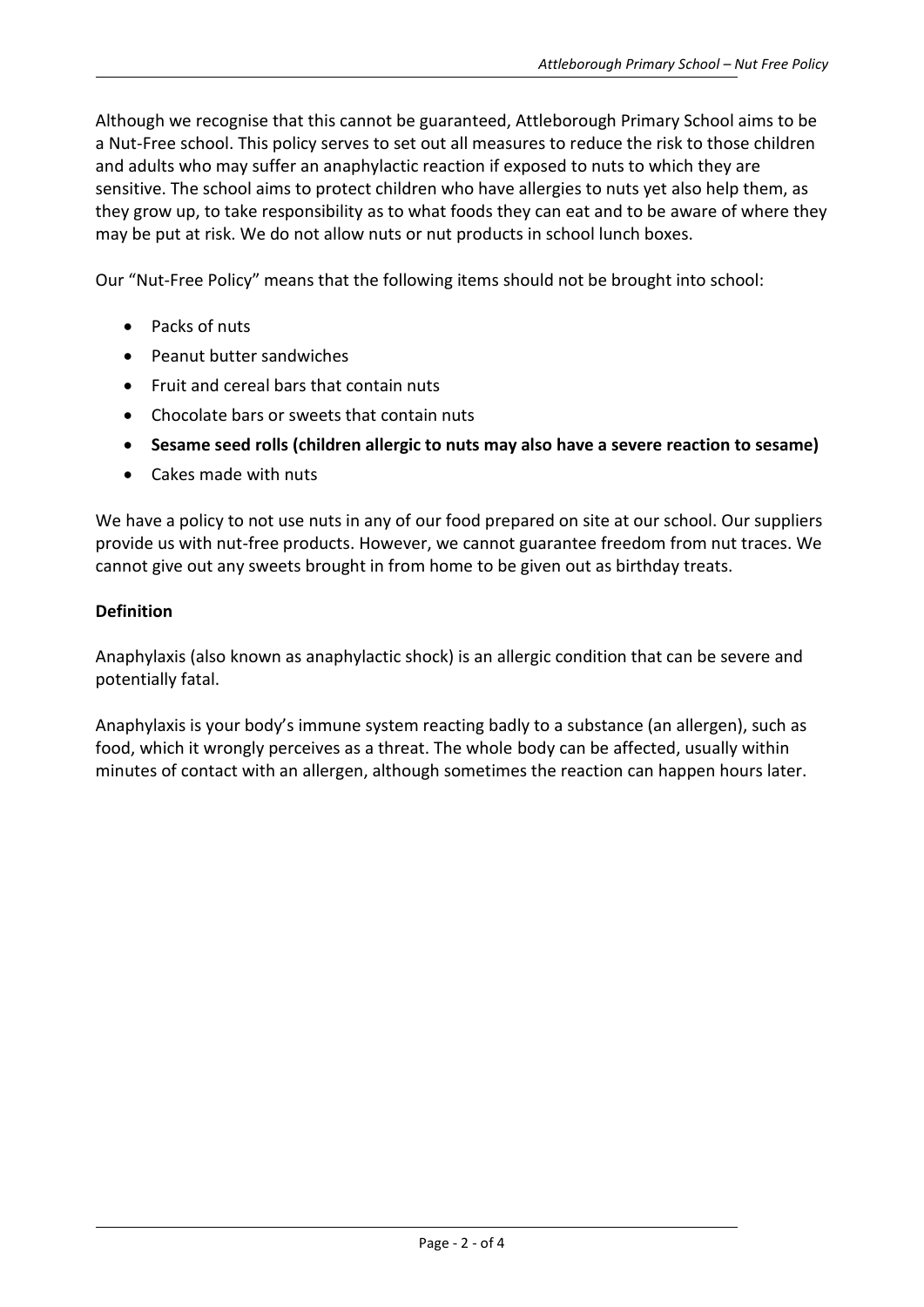## **Staff**

Staff and volunteers must ensure they do not bring in or consume nut products in school and ensure they follow good hand washing practice.

Caution must be taken at certain times of year such as Easter and Christmas. If Staff distribute confectionary, care must be taken to ensure that no nuts are included in the product. Fruit sweets such as Haribo are a better alternative. Particular products that are a cause for concern are: - Celebrations – Roses – Heroes – Quality Street.

All product packaging must be checked for warnings directed at nut allergy sufferers and if the following or similar are displayed, the product must not be used in school. Packaging must be checked for:

- Not suitable for nut allergy suffers;
- This product contains nuts;
- This product may contain traces nuts;
- Indicating this is unsuitable for school consumption.

Epi Pen trained staff are named First Aiders. Please check the school office, medical room and the Staffroom noticeboard for a list of qualified staff.

#### **Parents and Carers**

Parents and carers must notify staff of any known or suspected allergy to nuts and provide all medical and necessary information. This will be added to the child's care plan and if necessary a meeting organised with the school nurse. Homemade snacks or party food contributions must have a label detailing all ingredients present and the kitchen environment where the food was prepared must be nut free. If you are unsure about a selection please speak to a staff member before bringing the food item into school.

The school requests that parents and carers observe the nut-free policy and therefore **do not** include nuts, or any traces of nuts, in packed lunches.

## **Children**

All children are regularly reminded about the good hygiene practice of washing hands before and after eating which helps to reduce the risk of secondary contamination. Likewise children are reminded and carefully supervised to minimise the act of food sharing with their friends.

#### **Health Plans and Emergency Response**

We have individual Healthcare plans for children with allergies and Allergy Lists are displayed highlighting Healthcare plans in place, triggers, medication (Medication will be stored, administered and documented in accordance with our Administering Medicine Policy).